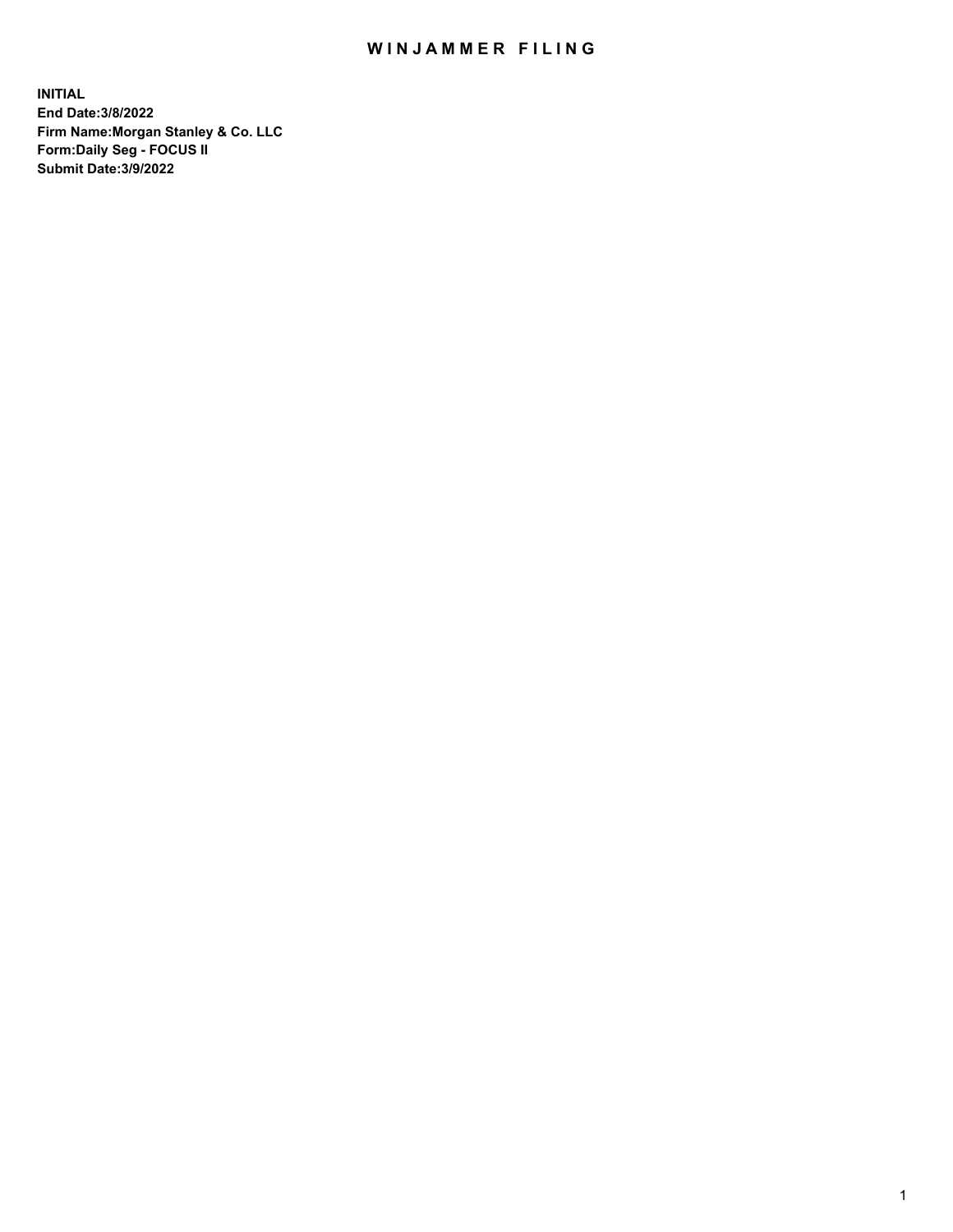**INITIAL End Date:3/8/2022 Firm Name:Morgan Stanley & Co. LLC Form:Daily Seg - FOCUS II Submit Date:3/9/2022 Daily Segregation - Cover Page**

| Name of Company                                                                                                                                                                                                                                                                                                                | Morgan Stanley & Co. LLC                                    |
|--------------------------------------------------------------------------------------------------------------------------------------------------------------------------------------------------------------------------------------------------------------------------------------------------------------------------------|-------------------------------------------------------------|
| <b>Contact Name</b>                                                                                                                                                                                                                                                                                                            | <b>Ikram Shah</b>                                           |
| <b>Contact Phone Number</b>                                                                                                                                                                                                                                                                                                    | 212-276-0963                                                |
| <b>Contact Email Address</b>                                                                                                                                                                                                                                                                                                   | Ikram.shah@morganstanley.com                                |
| FCM's Customer Segregated Funds Residual Interest Target (choose one):<br>a. Minimum dollar amount: ; or<br>b. Minimum percentage of customer segregated funds required:% ; or<br>c. Dollar amount range between: and; or<br>d. Percentage range of customer segregated funds required between: % and %.                       | 235,000,000<br><u>0</u><br>0 Q<br>0 <sub>0</sub>            |
| FCM's Customer Secured Amount Funds Residual Interest Target (choose one):<br>a. Minimum dollar amount: ; or<br>b. Minimum percentage of customer secured funds required:%; or<br>c. Dollar amount range between: and; or<br>d. Percentage range of customer secured funds required between:% and%.                            | 140,000,000<br><u>0</u><br>0 <sub>0</sub><br>0 <sub>0</sub> |
| FCM's Cleared Swaps Customer Collateral Residual Interest Target (choose one):<br>a. Minimum dollar amount: ; or<br>b. Minimum percentage of cleared swaps customer collateral required:% ; or<br>c. Dollar amount range between: and; or<br>d. Percentage range of cleared swaps customer collateral required between:% and%. | 92,000,000<br><u>0</u><br>0 Q<br>0 <sub>0</sub>             |

Attach supporting documents CH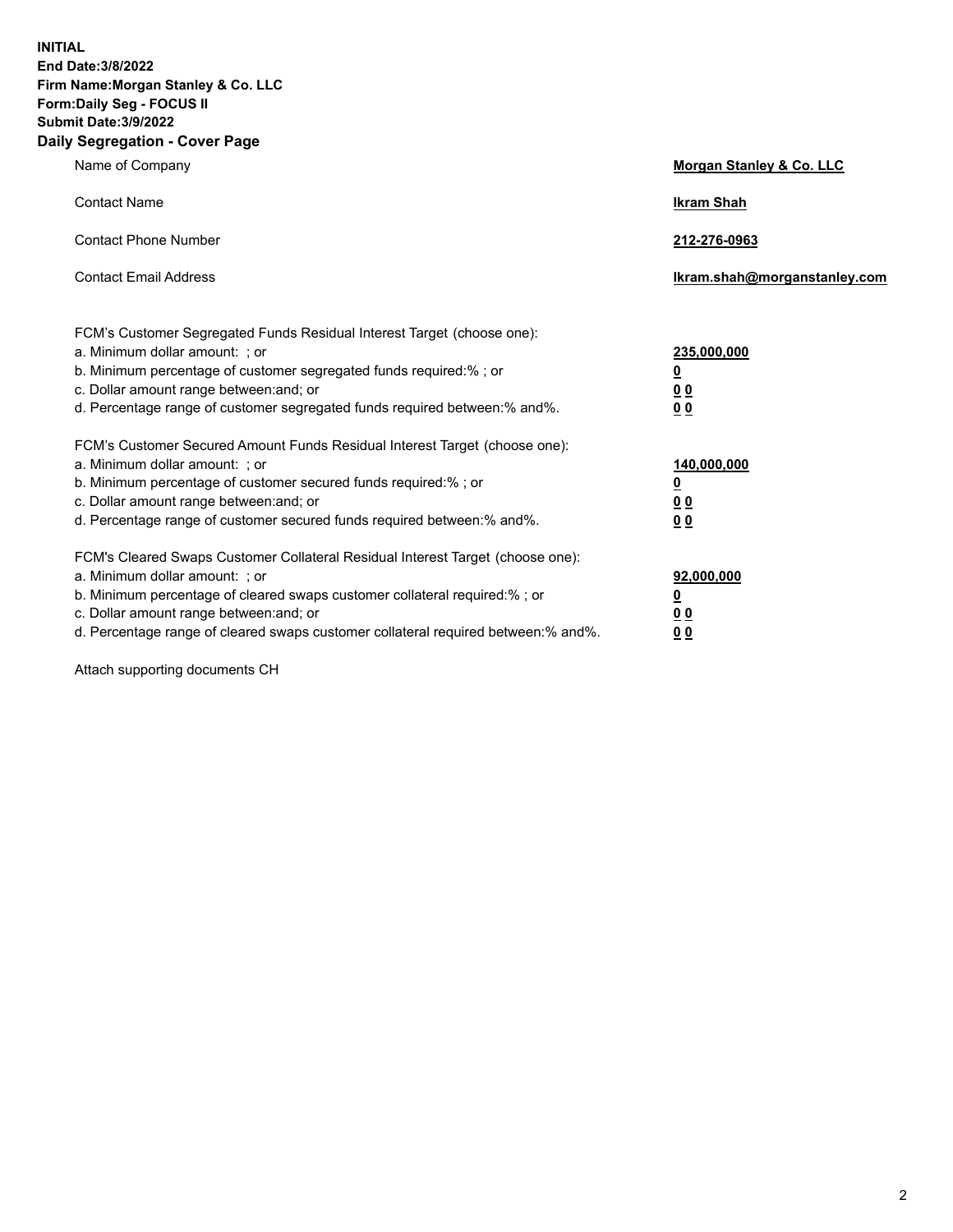|    | <b>INITIAL</b><br>End Date: 3/8/2022<br>Firm Name: Morgan Stanley & Co. LLC<br>Form: Daily Seg - FOCUS II<br><b>Submit Date: 3/9/2022</b><br><b>Daily Segregation - Secured Amounts</b>                                                             |                             |
|----|-----------------------------------------------------------------------------------------------------------------------------------------------------------------------------------------------------------------------------------------------------|-----------------------------|
|    | Foreign Futures and Foreign Options Secured Amounts                                                                                                                                                                                                 |                             |
| 1. | Amount required to be set aside pursuant to law, rule or regulation of a foreign<br>government or a rule of a self-regulatory organization authorized thereunder<br>Net ledger balance - Foreign Futures and Foreign Option Trading - All Customers | $0$ [7305]                  |
|    | A. Cash                                                                                                                                                                                                                                             | 5,122,70                    |
| 2. | B. Securities (at market)<br>Net unrealized profit (loss) in open futures contracts traded on a foreign board of trade                                                                                                                              | 2,161,47<br>2,799,02        |
| 3. | Exchange traded options                                                                                                                                                                                                                             |                             |
|    | a. Market value of open option contracts purchased on a foreign board of trade<br>b. Market value of open contracts granted (sold) on a foreign board of trade                                                                                      | 271,089<br>$-245,028$       |
| 4. | Net equity (deficit) (add lines 1.2. and 3.)                                                                                                                                                                                                        | 10,109,2                    |
| 5. | Account liquidating to a deficit and account with a debit balances - gross amount<br>Less: amount offset by customer owned securities                                                                                                               | 82,069,2<br>$-75,260,$      |
|    |                                                                                                                                                                                                                                                     | $[7354]$                    |
| 6. | Amount required to be set aside as the secured amount - Net Liquidating Equity<br>Method (add lines 4 and 5)                                                                                                                                        | 10,116,0                    |
| 7. | Greater of amount required to be set aside pursuant to foreign jurisdiction (above) or line                                                                                                                                                         | 10,116,0                    |
|    | 6.<br>FUNDS DEPOSITED IN SEPARATE REGULATION 30.7 ACCOUNTS                                                                                                                                                                                          |                             |
| 1. | Cash in banks                                                                                                                                                                                                                                       |                             |
|    | A. Banks located in the United States                                                                                                                                                                                                               | 318,040                     |
|    | B. Other banks qualified under Regulation 30.7                                                                                                                                                                                                      | 717,530                     |
|    |                                                                                                                                                                                                                                                     | [7530]                      |
| 2. | <b>Securities</b>                                                                                                                                                                                                                                   |                             |
|    | A. In safekeeping with banks located in the United States                                                                                                                                                                                           | 908,573                     |
|    | B. In safekeeping with other banks qualified under Regulation 30.7                                                                                                                                                                                  | 98,750,5                    |
|    |                                                                                                                                                                                                                                                     | $[7570]$                    |
| 3. | Equities with registered futures commission merchants                                                                                                                                                                                               |                             |
|    | A. Cash<br><b>B.</b> Securities                                                                                                                                                                                                                     | 11,603,9                    |
|    | C. Unrealized gain (loss) on open futures contracts                                                                                                                                                                                                 | <u>0</u> [7590]<br>17,727,2 |
|    | D. Value of long option contracts                                                                                                                                                                                                                   | $0$ [7610]                  |
|    | E. Value of short option contracts                                                                                                                                                                                                                  | $0$ [7615]                  |
| 4. | Amounts held by clearing organizations of foreign boards of trade                                                                                                                                                                                   |                             |
|    | A. Cash                                                                                                                                                                                                                                             | $0$ [7640]                  |
|    | <b>B.</b> Securities                                                                                                                                                                                                                                | $0$ [7650]                  |
|    | C. Amount due to (from) clearing organization - daily variation                                                                                                                                                                                     | $0$ [7660]                  |
|    | D. Value of long option contracts                                                                                                                                                                                                                   | $0$ [7670]                  |
|    | E. Value of short option contracts                                                                                                                                                                                                                  | $0$ [7675]                  |
| 5. | Amounts held by members of foreign boards of trade                                                                                                                                                                                                  |                             |
|    | A. Cash                                                                                                                                                                                                                                             | 4,320,88                    |
|    | <b>B.</b> Securities                                                                                                                                                                                                                                | 1,154,15                    |

- C. Unrealized gain (loss) on open futures contracts **2,781,300,142** [7720]
- D. Value of long option contracts **271,089,106** [7730]
- 
- 6. Amounts with other depositories designated by a foreign board of trade **0** [7760]
- 7. Segregated funds on hand **0** [7765]
- 8. Total funds in separate section 30.7 accounts **10,354,625,453** [7770]
- 9. Excess (deficiency) Set Aside for Secured Amount (subtract line 7 Secured Statement Page 1 from Line 8)
- 10. Management Target Amount for Excess funds in separate section 30.7 accounts **140,000,000** [7780]
- 11. Excess (deficiency) funds in separate 30.7 accounts over (under) Management Target **98,542,559** [7785]

 A. Cash **5,122,709,943** [7315] B. Securities (at market) **2,161,476,408** [7317] 2,799,027,364 [7325]

**271,089,106** [7335] **-245,028,444** [7337] 10,109,274,377 [7345] **82,069,214** [7351] Less: amount offset by customer owned securities **-75,260,697** [7352] **6,808,517** [7354] **10,116,082,894** [7355]

**10,116,082,894** [7360]

**318,040,144** [7500] B. Other banks qualified under Regulation 30.7 **717,530,983** [7520] **1,035,571,127** [7530]

 A. In safekeeping with banks located in the United States **908,573,603** [7540] B. In safekeeping with other banks qualified under Regulation 30.7 **98,750,546** [7560] **1,007,324,149** [7570]

 A. Cash **11,603,959** [7580] C. Unrealized gain (loss) on open futures contracts **17,727,222** [7600] E. Value of short option contracts **0** [7615] **29,331,181** [7620]

E. Value of short option contracts **0** [7675] **0** [7680]

 A. Cash **4,320,885,933** [7700] B. Securities **1,154,152,259** [7710] E. Value of short option contracts **-245,028,444** [7735] **8,282,398,996** [7740] **238,542,559** [7380]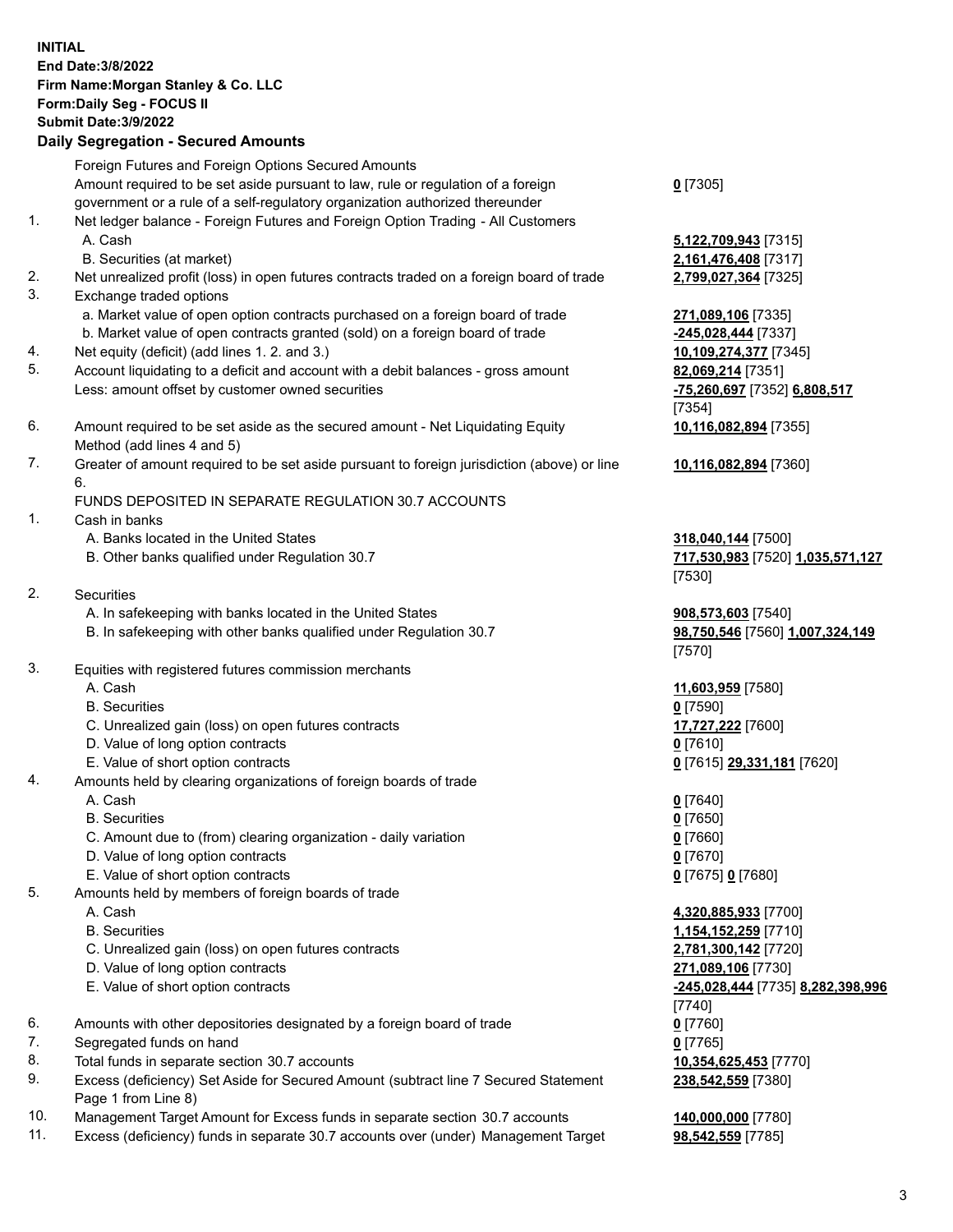**INITIAL End Date:3/8/2022 Firm Name:Morgan Stanley & Co. LLC Form:Daily Seg - FOCUS II Submit Date:3/9/2022 Daily Segregation - Segregation Statement** SEGREGATION REQUIREMENTS(Section 4d(2) of the CEAct) 1. Net ledger balance A. Cash **18,221,332,914** [7010] B. Securities (at market) **8,012,881,507** [7020] 2. Net unrealized profit (loss) in open futures contracts traded on a contract market **-157,100,270** [7030] 3. Exchange traded options A. Add market value of open option contracts purchased on a contract market **1,924,363,377** [7032] B. Deduct market value of open option contracts granted (sold) on a contract market **-1,344,788,581** [7033] 4. Net equity (deficit) (add lines 1, 2 and 3) **26,656,688,947** [7040] 5. Accounts liquidating to a deficit and accounts with debit balances - gross amount **859,172,742** [7045] Less: amount offset by customer securities **-856,061,789** [7047] **3,110,953** [7050] 6. Amount required to be segregated (add lines 4 and 5) **26,659,799,900** [7060] FUNDS IN SEGREGATED ACCOUNTS 7. Deposited in segregated funds bank accounts A. Cash **4,203,118,675** [7070] B. Securities representing investments of customers' funds (at market) **0** [7080] C. Securities held for particular customers or option customers in lieu of cash (at market) **1,754,209,729** [7090] 8. Margins on deposit with derivatives clearing organizations of contract markets A. Cash **15,086,639,297** [7100] B. Securities representing investments of customers' funds (at market) **0** [7110] C. Securities held for particular customers or option customers in lieu of cash (at market) **6,085,601,317** [7120] 9. Net settlement from (to) derivatives clearing organizations of contract markets **-838,232,159** [7130] 10. Exchange traded options A. Value of open long option contracts **1,924,363,377** [7132] B. Value of open short option contracts **-1,344,788,581** [7133] 11. Net equities with other FCMs A. Net liquidating equity **3,714,848** [7140] B. Securities representing investments of customers' funds (at market) **0** [7160] C. Securities held for particular customers or option customers in lieu of cash (at market) **0** [7170] 12. Segregated funds on hand **173,070,461** [7150] 13. Total amount in segregation (add lines 7 through 12) **27,047,696,964** [7180] 14. Excess (deficiency) funds in segregation (subtract line 6 from line 13) **387,897,064** [7190]

- 15. Management Target Amount for Excess funds in segregation **235,000,000** [7194]
- 16. Excess (deficiency) funds in segregation over (under) Management Target Amount Excess

**152,897,064** [7198]